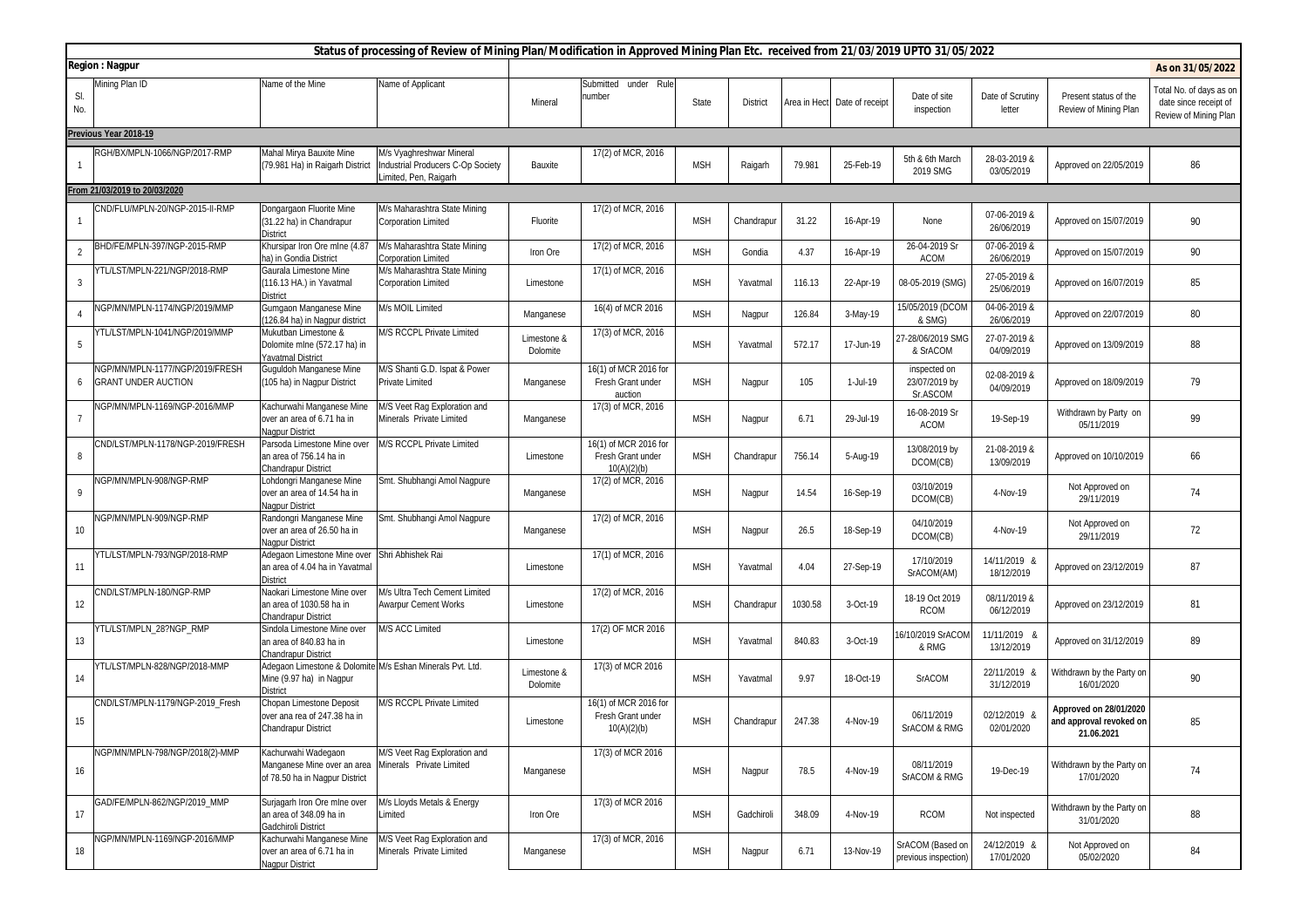|                                           | Status of processing of Review of Mining Plan/Modification in Approved Mining Plan Etc. received from 21/03/2019 UPTO 31/05/2022 |                                                                                                           |                                                               |                         |                                                                            |            |                 |       |                              |                                                           |                            |                                                                                                                 |                                                                           |
|-------------------------------------------|----------------------------------------------------------------------------------------------------------------------------------|-----------------------------------------------------------------------------------------------------------|---------------------------------------------------------------|-------------------------|----------------------------------------------------------------------------|------------|-----------------|-------|------------------------------|-----------------------------------------------------------|----------------------------|-----------------------------------------------------------------------------------------------------------------|---------------------------------------------------------------------------|
| <b>Region: Nagpur</b><br>Name of the Mine |                                                                                                                                  |                                                                                                           |                                                               |                         |                                                                            |            |                 |       |                              |                                                           |                            | As on 31/05/2022                                                                                                |                                                                           |
| SI.<br>No.                                | Mining Plan ID                                                                                                                   |                                                                                                           | Name of Applicant                                             | Mineral                 | Submitted under Rule<br>number                                             | State      | <b>District</b> |       | Area in Hect Date of receipt | Date of site<br>inspection                                | Date of Scrutiny<br>letter | Present status of the<br>Review of Mining Plan                                                                  | Total No. of days as on<br>date since receipt of<br>Review of Mining Plan |
| 19                                        | NGP/MN/MPLN-894/NGP-2015/RMP                                                                                                     | an area of 24 ha in Nagpur<br><b>District</b>                                                             | Kothulna Manganese Mine over M/s Shubhnam Mineral Enterprises | Manganese               | 17(2) of MCR, 2016                                                         | <b>MSH</b> | Nagpur          | 24    | 4-Dec-19                     | 03/01/2020<br>DCOM(CB)                                    | 22-01-2020 &<br>12/02/2020 | Approved on 02/03/2020                                                                                          | 89                                                                        |
| 20                                        | NGP/MN/MPLN-1182/NGP-2019-Fresh                                                                                                  | Parseoni Manganese Block<br>over an area of 44 ha in Nagpur<br><b>District</b>                            | M/s Universal Impex                                           | Manganese               | 16(1) of MCR 2016 for<br>Fresh<br>Grant under<br>auction                   | <b>MSH</b> | Nagpur          | 44    | 9-Jan-20                     | 21/01/2020 SrACOM                                         | 03/02/2020 &<br>27/02/2020 | Approved on 27/03/2020                                                                                          | 78                                                                        |
| 21                                        | NGP/MN/MPLN-362/NGP-2017/FRESH                                                                                                   | Munsar Manganese Mine over<br>an area of 5.74 ha in Nagpur<br><b>District</b>                             | M/s MOIL Limited                                              | Manganese               | Submitted under Rule<br>16(1) of MCR 2016 for<br>extension of lease period | <b>MSH</b> | Nagpur          | 5.74  | 5-Feb-20                     | 11/02/2020 SrACOM                                         |                            | <b>Not Approved on</b><br>12/03/2020                                                                            | 36                                                                        |
| 22                                        | NGP/MN/MPLN-964/NGP-2017/FRESH                                                                                                   | Munsar (Chargaon) Manganese M/s MOIL Limited<br>Mine over an area of 0.97 ha in<br><b>Nagpur District</b> |                                                               | Manganese               | Submitted under Rule<br>16(1) of MCR 2016 for<br>extension of lease period | <b>MSH</b> | Nagpur          | 0.97  | 5-Feb-20                     | 11/02/2020 SrACOM                                         | $\sim$                     | <b>Not Approved on</b><br>12/03/2020                                                                            | 36                                                                        |
| 23                                        | NGP/MN/MPLN-494/NGP-2017/FRESH                                                                                                   | Beldongri Manganese Mine<br>over an area of 12.99ha in<br><b>Nagpur District</b>                          | <b>M/s MOIL Limited</b>                                       | Manganese               | Submitted under Rule<br>16(1) of MCR 2016 for<br>extension of lease period | <b>MSH</b> | Nagpur          | 12.99 | 17-Feb-20                    | 19/03/2020 SrACOM                                         | 31-Mar-20                  | Provisionally Approved on<br>01/04/2020 in view of<br>pandemic of COVID-19.<br>Formal Approval on<br>22/07/2020 | 44                                                                        |
| 24                                        | NGP/MN/MPLN-361/NGP/2018/FRESH                                                                                                   | Gumgaon Manganese Mine<br>over an area of 1.33ha in<br><b>Nagpur District</b>                             | W/s MOIL Limited                                              | Manganese               | Submitted under Rule<br>16(1) of MCR 2016 for<br>extension of lease period | <b>MSH</b> | Nagpur          | 1.33  | 21-Feb-20                    | 04/03/2020 SrACOM                                         | 16-Apr-20                  | Provisionally Approved on<br>01/04/2020 in view of<br>pandemic of COVID-19.<br>Formal Approval on<br>10/07/2020 | 40                                                                        |
| 25                                        | YTL/LST/MPLN-828/NGP/2018-MMP                                                                                                    | Adegaon Limestone & Dolomite M/s Eshan Minerals Pvt. Ltd.<br>Mine (9.97 ha) in Nagpur<br><b>District</b>  |                                                               | Limestone &<br>Dolomite | 17(3) of MCR 2016                                                          | <b>MSH</b> | Yavatmal        | 9.97  | 21-Feb-20                    | Not inspected<br><b>SrACOM</b>                            | 31-Mar-20                  | Provisionally Approved on<br>19/05/2020 in view of<br>pandemic of COVID-20.<br>Formal Approval<br>26/06/2020    | 88                                                                        |
| 26                                        | NGP/MN/MPLN-798/NGP/2018(2)-MMP                                                                                                  | Kachurwahi Wadegaon<br>Manganese Mine over an area<br>of 78.50 ha in Nagpur District                      | M/S Veet Rag Exploration and<br>Minerals Private Limited      | Manganese               | 17(3) of MCR 2016                                                          | <b>MSH</b> | Nagpur          | 78.5  | 2-Mar-20                     | Not inspected<br><b>SrACOM</b>                            | 20-Apr-20                  | Provisionally Approved on<br>19/05/2020 in view of<br>pandemic of COVID-20.<br>Formal Approval on<br>22/07/2020 | 78                                                                        |
| 27                                        | BHD/MN/MPLN-153/NGP RMP                                                                                                          | Hiwara Manganese Mine over<br>an area of 4.585 ha in<br><b>Bhnadara District</b>                          | Shri Parfulla Ram Lanjewar                                    | Manganese               | $\overline{17(2)}$ of MCR, 2016                                            | <b>MSH</b> | Bhandara        | 4.585 | 2-Mar-20                     | 05/03/2020 SrACOM                                         | 17-Apr-20                  | Provisionally Approved on<br>01/04/2020 in view of<br>pandemic of COVID-19.<br>Formal Approval on<br>22/07/2020 | 30                                                                        |
| 28                                        | GND/FE/MPLN-873/NGP-2016/RMP                                                                                                     | Manegaon Iron Ore mine over<br>an area of 5 Ha out of 11 Ha in<br><b>Gondia District</b>                  | M/s Jayswal Neco Industries<br>Limited                        | Iron Ore                | 17(2) of MCR, 2016                                                         | <b>MSH</b> | Gondia          | 11    | 5-Mar-20                     | <b>DCOM</b> (Examined<br>based on previous<br>inspection) | 30-03-2020 &<br>10/06/2020 | Provisionally Approved on<br>01/04/2020 in view of<br>pandemic of COVID-19.<br>Formal Approval<br>19/06/2020    | 27                                                                        |
| 29                                        | NGP/MN/MPLN-525(A)/NGP-2017/RMP                                                                                                  | New Satuk Manganese Mine<br>over an area of 16.84 ha in<br>Nagpur Distrcit                                | M/s MOIL Limited                                              | Manganese               | 17(2) of MCR, 2016                                                         | <b>MSH</b> | Nagpur          | 16.84 | 20-Mar-20                    | 20/03/2020 SrACOM                                         | 20-Apr-20                  | Provisionally Approved on<br>01/04/2020 in view of<br>pandemic of COVID-19.<br>Formal Approval on<br>10/07/2020 | 12                                                                        |
|                                           | From 21/03/2020 to 20/03/2021                                                                                                    |                                                                                                           |                                                               |                         |                                                                            |            |                 |       |                              |                                                           |                            |                                                                                                                 |                                                                           |
|                                           | NGP/MN/MPLN-362/NGP-2017/FRESH                                                                                                   | Munsar Manganese Mine over<br>an area of 5.74 ha in Nagpur<br><b>District</b>                             | M/s MOIL Limited                                              | Manganese               | Submitted under Rule<br>16(1) of MCR 2016 for<br>extension of lease period | <b>MSH</b> | Nagpur          | 5.74  | 13-May-20                    | Examination by<br>SrACOM based on<br>previous inspection  | 5-Jun-20                   | Approved on 10/07/2020                                                                                          | 58                                                                        |
| 2                                         | NGP/MN/MPLN-964/NGP-2017/FRESH                                                                                                   | Munsar (Chargaon) Manganese M/s MOIL Limited<br>Mine over an area of 0.97 ha in<br><b>Nagpur District</b> |                                                               | Manganese               | Submitted under Rule<br>16(1) of MCR 2016 for<br>extension of lease period | <b>MSH</b> | Nagpur          | 0.97  | 13-May-20                    | Examination by<br>SrACOM based on<br>previous inspection  | 5-Jun-20                   | Approved on 10/07/2020                                                                                          | 58                                                                        |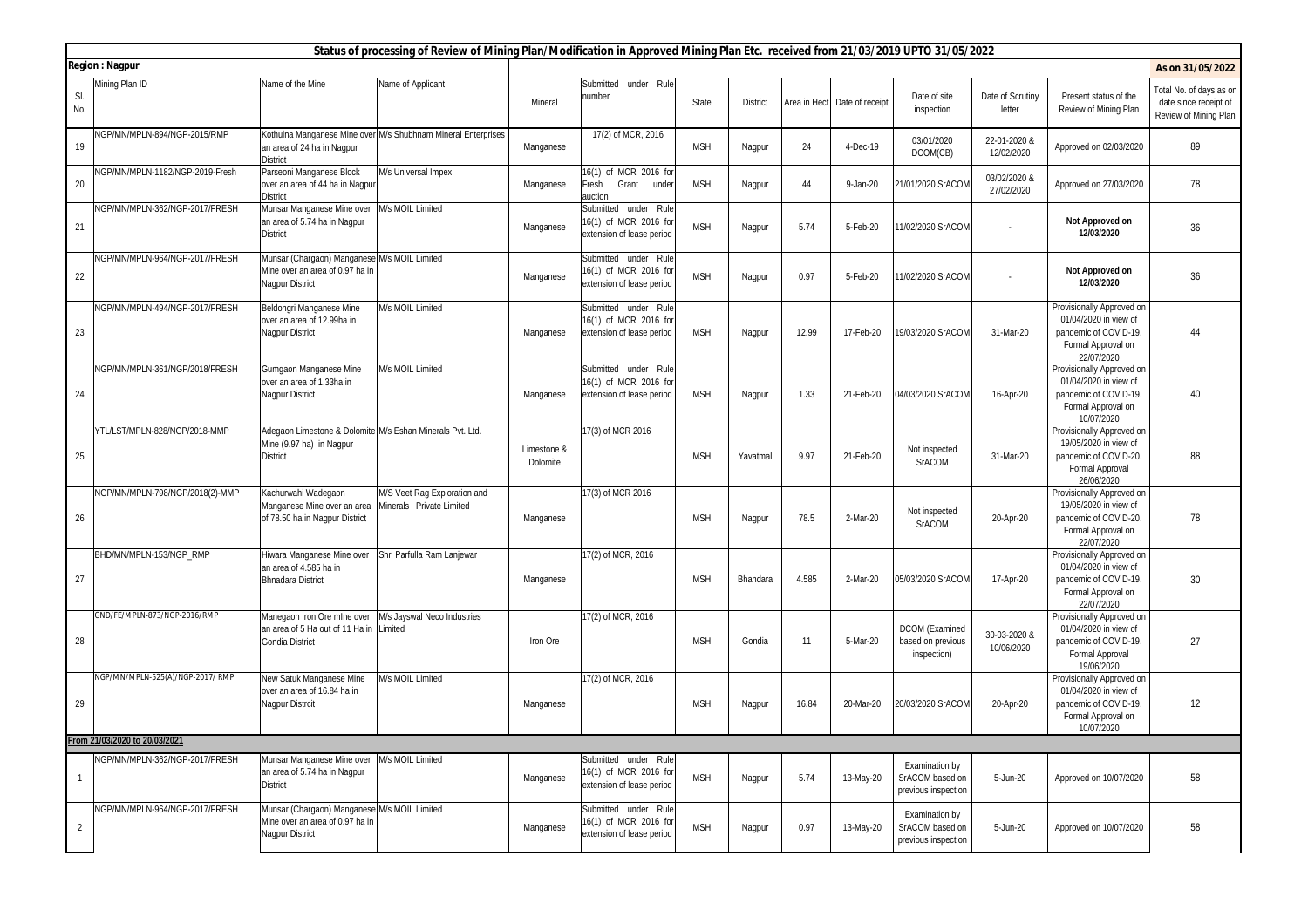|                | Status of processing of Review of Mining Plan/Modification in Approved Mining Plan Etc. received from 21/03/2019 UPTO 31/05/2022 |                                                                                                                      |                                                                                           |                         |                                                                            |            |                 |        |                              |                                                       |                            |                                                                           |                                                                           |
|----------------|----------------------------------------------------------------------------------------------------------------------------------|----------------------------------------------------------------------------------------------------------------------|-------------------------------------------------------------------------------------------|-------------------------|----------------------------------------------------------------------------|------------|-----------------|--------|------------------------------|-------------------------------------------------------|----------------------------|---------------------------------------------------------------------------|---------------------------------------------------------------------------|
|                | <b>Region: Nagpur</b>                                                                                                            |                                                                                                                      |                                                                                           |                         |                                                                            |            |                 |        |                              |                                                       |                            |                                                                           | As on 31/05/2022                                                          |
| SI.<br>No.     | Mining Plan ID                                                                                                                   | Name of the Mine                                                                                                     | Vame of Applicant                                                                         | Mineral                 | Submitted under Rule<br>number                                             | State      | <b>District</b> |        | Area in Hect Date of receipt | Date of site<br>inspection                            | Date of Scrutiny<br>letter | Present status of the<br>Review of Mining Plan                            | Total No. of days as on<br>date since receipt of<br>Review of Mining Plan |
| 3              | NGP/MN/MPLN-874/NGP/2018-RMP                                                                                                     | an area of 2.88 ha in Nagpur<br><b>District</b>                                                                      | Kirnapur Manganese Mine over Shri Deependra Nath, Lagal Heir of<br>ate Shri Ravindra Nath | Manganese               | 17(2) of MCR, 2016                                                         | <b>MSH</b> | Nagpur          | 2.88   | 12-Jun-20                    | Examination by<br>RMG based on<br>previous inspection | 10-Jul-20                  | Approved on 13/08/2020                                                    | 62                                                                        |
| 4              | YTL/LST/MPLN-824/NGP-RMP                                                                                                         | Hiwardara Limestone Mine over Shri Surendra C. Bhartia<br>an area of 13.14 ha in<br>Yavatmal District                |                                                                                           | Limestone               | 17(2) of MCR, 2016                                                         | <b>MSH</b> | Yavatmal        | 13.14  | 1-Jul-20                     | Examination by<br>RMG based on<br>previous inspection | 21-Jul-20                  | Approved on 20/08/2020                                                    | 50                                                                        |
| -5             | YTL/LST/MPLN-1180/NGP/2019                                                                                                       | Adegaon Limestone & Dolomite Shri Ajay Masih<br>Deposit over an area of 14.63<br>ha in Yavatmal Distrcit             |                                                                                           | Limestone &<br>Dolomite | Submitted under Rule<br>16(1) of MCR 2016 for<br>grant of mining lease     | <b>MSH</b> | Yavatmal        | 14.63  | 3-Aug-20                     | 02/09/2020 by<br><b>SrACOM</b>                        | 11-Sep-20                  | Approved on 09/10/2020<br>and Approval revoked on<br>21.06.2021           | 67                                                                        |
| 6              | YTL/LST/MPLN-1181/NGP/2019                                                                                                       | Adegaon Limestone & Dolomite Shri Dhirendra Pateria<br>Deposit over an area of 28.46<br>ha in Yavatmal Distrcit      |                                                                                           | Limestone &<br>Dolomite | Submitted under Rule<br>16(1) of MCR 2016 for<br>grant of mining lease     | <b>MSH</b> | Yavatmal        | 28.46  | 10-Aug-20                    | 02/09/2020 by<br><b>DCOM</b>                          | 11-Sep-20                  | Approved on 09/10/2020<br>and Approval revoked on<br>21.06.2021           | 60                                                                        |
| $\overline{7}$ | CND/LST/MPLN-139/NGP/Fresh                                                                                                       | Manikgarh Limestone Mine<br>over an area of 493 ha in<br><b>Chandrapur District</b>                                  | M/s UltraTech Cement Limited                                                              | Limestone               | Submitted under Rule<br>16(1) of MCR 2016 for<br>extension of lease period | <b>MSH</b> | Chandrapur      | 493.0  | 1-Oct-20                     | Not inspected<br>Examined by<br>SrACOM & RMG          | 22-Oct-20                  | Provisionally Approved on<br>24/11/2020. Formal<br>Approval on 17/12/2020 | 54                                                                        |
| 8              | CND/FE/MPLN-1183/NGP-2020/Fresh                                                                                                  | ohara Dongri Iron Ore Deposit M/s Sun Flag Iron & Steel<br>over an area of 35.73 ha in<br><b>Chandrapur District</b> | Company Limited                                                                           | Iron Ore Block          | Submitted under Rule<br>16(1) of MCR 2016 for<br>grant of mining lease     | <b>MSH</b> | Chandrapur      | 35.73  | 1-Oct-20                     | 09/10/2020 by<br><b>DCOM</b>                          | 21-Oct-20                  | Approved on 20/11/2020                                                    | 50                                                                        |
| 9              | YTL/LST/MPLN-127/NGP-2016/RMP                                                                                                    | Govari Limestone Mine over an M/s ACC Limited<br>area of 558.90 ha in yavatmal<br>district                           |                                                                                           | Limestone               | Submitted under Rule<br>17(2) of MCR 2016 as<br><b>RMP</b>                 | <b>MSH</b> | Yavatmal        | 558.9  | 6-Oct-20                     | Not Inspected                                         | 24/26-10-2020              | Approved on 17/12/2020                                                    | 72                                                                        |
| 10             | YTL/LST/MPLN-1001/NGP-2016/RMP                                                                                                   | Pathri Limestone Mine over an<br>area of 21.37 ha in Yavatmal<br><b>District</b>                                     | M/s Sri Balaji Mineral Industries                                                         | Limestone               | Submitted under Rule<br>17(2) of MCR 2016 as<br><b>RMP</b>                 | <b>MSH</b> | Yavatmal        | 21.37  | 19-Oct-20                    | Not inspected                                         | 12-Nov-20                  | Approved on 24/12/2020                                                    | 66                                                                        |
| 11             | CND/LST/MPLN-472/NGP-2015/RMP                                                                                                    | Maratha Limestone Mine Over<br>ana rea of 880.31 ha in<br>Chandarpur District                                        | M/s Ambuja Cements Limited                                                                | Limestone               | Submitted under Rule<br>17(2) of MCR 2016 as<br><b>RMP</b>                 | <b>MSH</b> | Chandrapur      | 880.31 | 26-Oct-20                    | Not inspected                                         | 12-Nov-20                  | Approved on 18/12/2020                                                    | 53                                                                        |
| 12             | CND/LST/MPLN-829/NGP-2015/RMP                                                                                                    | Maratha Limestone Mine Over<br>ana rea of 49.00 ha in<br>Chandarpur District                                         | M/s Ambuja Cements Limited                                                                | Limestone               | Submitted under Rule<br>17(2) of MCR 2016 as<br><b>RMP</b>                 | <b>MSH</b> | Chandrapur      | 49.00  | 26-Oct-20                    | Not inspected                                         | 19-Nov-20                  | Approved on 18/12/2020                                                    | 53                                                                        |
| 13             | YTL/LST/MPLN-1041/NGP/RMP                                                                                                        | Mukutban Limestone Mine over M/s RCCPL Private Limited<br>an area of 572.17 ha in<br><b>Yavatmal District</b>        |                                                                                           | Limestone               | Submitted under Rule<br>17(2) of MCR 2016 as<br><b>RMP</b>                 | <b>MSH</b> | Yavatmal        | 572.17 | 26-Oct-20                    | Not inspected                                         | 24-Nov-20                  | Provisionally Approved on<br>24/12/2020.                                  | 59                                                                        |
| 14             | BHD/MN/MPLN-1046/NGP-2016/RMP                                                                                                    | Vawegaon Manganese Mine<br>over an area of 15.90 ha in<br><b>Bhandara District</b>                                   | M/s Sunflag Iron & Steel Company<br>Limited                                               | Manganese               | Submitted under rule<br>17(1) of MCR, 2016                                 | <b>MSH</b> | Bhandara        | 15.9   | 6-Nov-20                     | 20/11/2020 by<br>SrACOM                               | 17-Dec-20                  | Not Approved on<br>25/01/2021                                             | 80                                                                        |
| 15             | YTL/LST/MPLN-761/NGP-2018/RMP                                                                                                    | Gaurala Limestone Mine over<br>an area of 3.62 ha in Yavatmal<br>district                                            | M/s Maharashtra State Mining<br><b>Corporation Limited</b>                                | Limestone               | Submitted under rule<br>17(1) of MCR, 2017                                 | <b>MSH</b> | Yavatmal        | 3.62   | 23-Nov-20                    | 17/12/2020 by<br><b>DCOM</b>                          | 28-Dec-20                  | Approved on 25/01/2021                                                    | 63                                                                        |
| 16             | BHD/MN/MPLN-621A/NGP-2018/RMP                                                                                                    | Oongri Buzurg Manganese Ore M/s MOIL Limited<br>Mine Over an area of 69.50 ha.<br>In Bhandara District               |                                                                                           | Manganese               | Submitted under rule<br>17(1) of MCR, 2017 as<br>Review of Mining Plan     | <b>MSH</b> | Bhandara        | 69.5   | 9-Dec-20                     | 31/12/2020 by<br><b>DCOM</b>                          | 13-Jan-21                  | Approved on 03/03/2021                                                    | 84                                                                        |
| 17             | BHD/MN/MPLN-992/NGP-2017/RMP                                                                                                     | Dongri Buzurg Manganese Ore M/s MOIL Limited<br>Mine Over an area of 4.07 ha.<br>n Bhandara District                 |                                                                                           | Manganese               | Submitted under rule<br>17(1) of MCR, 2017 as<br>Review of Mining Plan     | <b>MSH</b> | Bhandara        | 4.07   | $9-Dec-20$                   | 30/12/2020 by<br><b>DCOM</b>                          | 12-Jan-21                  | Approved on 01/03/2021                                                    | 82                                                                        |
| 18             | NGP/MN/MPLN-525/NGP-2017/MMP                                                                                                     | Old Satuk Manganese Ore<br>Mine Over an area of 8.68 ha.<br>In Nagpur District                                       | M/s MOIL Limited                                                                          | Manganese               | Submitted under Rule<br>17(3) of MCR 2016 for<br>modification              | <b>MSH</b> | Nagpur          | 8.68   | 9-Dec-20                     | 29/12/2020 by<br>SrCOM                                | 19-Jan-21                  | Approved on 01/03/2021                                                    | 82                                                                        |
| 19             | NGP/MN/MPLN-1035/NGP/RMP                                                                                                         | Parsoda Manganese Ore Mine<br>Over an area of 53.75 ha. In<br><b>Nagpur District</b>                                 | M/s MOIL Limited                                                                          | Manganese               | Submitted under rule<br>17(1) of MCR, 2016 for<br>Review of Mining Plan    | <b>MSH</b> | Nagpur          | 53.75  | 1-Jan-21                     | 22/01/2021 by<br><b>DCOM</b>                          | 1-Feb-21                   | Approved on 01/03/2021                                                    | 59                                                                        |
| 20             | YTL/LST/MPLN-748/NGP-2016/RMP                                                                                                    | area of 25.60 ha. In Yavatmal Khan<br><b>District</b>                                                                | Wanjri Limestone Mine over an Mrs. Famida Parvin Bhashiruddin                             | Limestone               | Submitted under rule<br>17(1) of MCR, 2016 for<br>Review of Mining Plan    | <b>MSH</b> | Yavatmal        | 25.6   | 11-Jan-21                    | 21/01/2021 SrACOM                                     | 8-Feb-21                   | Approved on 19/03/2021                                                    | 67                                                                        |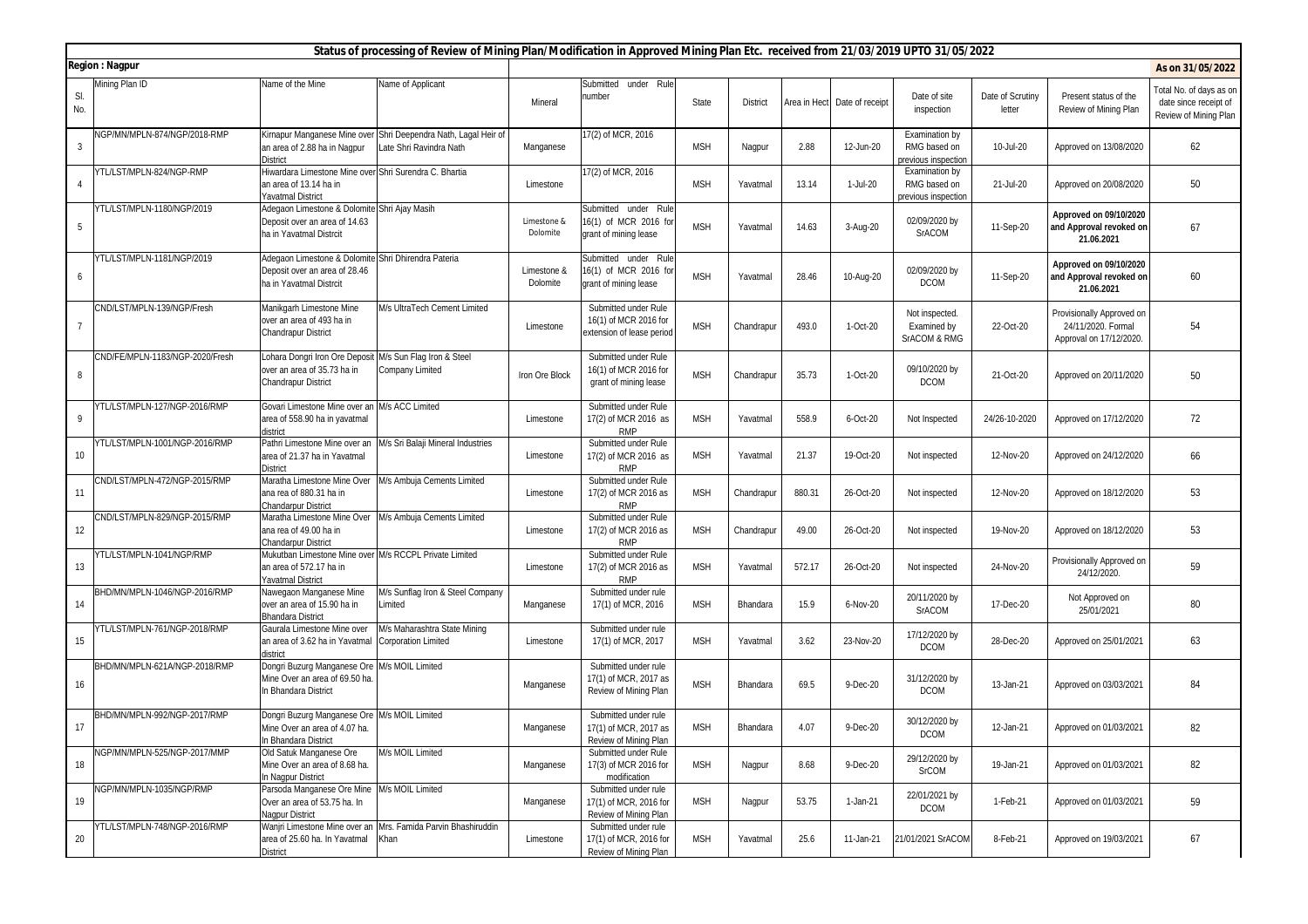|                | Status of processing of Review of Mining Plan/Modification in Approved Mining Plan Etc. received from 21/03/2019 UPTO 31/05/2022 |                                                                                                              |                                                          |                          |                                                                                                    |            |                 |         |                              |                                                                                            |                            |                                                 |                                                                           |
|----------------|----------------------------------------------------------------------------------------------------------------------------------|--------------------------------------------------------------------------------------------------------------|----------------------------------------------------------|--------------------------|----------------------------------------------------------------------------------------------------|------------|-----------------|---------|------------------------------|--------------------------------------------------------------------------------------------|----------------------------|-------------------------------------------------|---------------------------------------------------------------------------|
|                | <b>Region: Nagpur</b>                                                                                                            |                                                                                                              |                                                          |                          |                                                                                                    |            |                 |         |                              |                                                                                            |                            |                                                 | As on 31/05/2022                                                          |
| SI.<br>No.     | Mining Plan ID                                                                                                                   | Vame of the Mine                                                                                             | Name of Applicant                                        | Mineral                  | Submitted under Rule<br>number                                                                     | State      | <b>District</b> |         | Area in Hect Date of receipt | Date of site<br>inspection                                                                 | Date of Scrutiny<br>letter | Present status of the<br>Review of Mining Plan  | Total No. of days as on<br>date since receipt of<br>Review of Mining Plan |
| 21             | YTL/LST/MPLN-212/NGP-2017/MMP                                                                                                    | Wanjri Limestone Mine over an Shri Avinash N. Warwatkar<br>area of 11.898 ha. In Yavatmal<br><b>District</b> |                                                          | Limestone                | Submitted under Rule<br>17(3) of MCR 2016 for<br>modification                                      | <b>MSH</b> | Yavatmal        | 11.898  | 18-Jan-21                    | 27/01/2021 by RMG                                                                          | 24-Feb-21                  | Withdrawn on 19/03/2021                         | 60                                                                        |
| 22             | CND/LST/MPLN-1184/NGP-2021/Fresh Gran                                                                                            | Gojoli-Somanpali-Dongargaon<br>imestone Block over an area<br>of 646.55 ha. In Chandrapur<br><b>District</b> | M/s Dalmia Cement (Bharat)<br>Limited                    | Limestone                | Submitted under Rule<br>16(1) of MCR 2016 for<br>grant of mining lease<br>through auction          | <b>MSH</b> | Chandrapur      | 646.55  | 21-Jan-21                    | 29/01/2021 by<br>SrACOM & RMG                                                              | 17-Feb-21                  | Approved on 19/03/2021                          | 57                                                                        |
| 23             | BHD/KYA/MPLN-716/NGP/2016-RMP                                                                                                    | Sakara Kyanite & Sillimanite<br>Mine over an area of 11.35ha in<br><b>Bhandara District</b>                  | M/s Pavri Kyanite Mines                                  | Kyanite &<br>Sillimanite | Submitted under rule<br>17(2) of MCR, 2016 for<br>Review of Mining Plan                            | <b>MSH</b> | Bhandara        | 11.35   | 22-Jan-21                    | 30/01/2021 by<br><b>DCOM</b>                                                               | 10-Feb-21                  | Approved on 08/03/2021                          | 45                                                                        |
| 24             | BHD/KYA/MPLN-715/B/NGP-2016/RMP                                                                                                  | Dighori Kyanite Mine over an<br>area of 14.33 ha in Bhandara<br>district                                     | Shri P.M. Golchha                                        | Kyanite                  | Submitted under rule<br>17(1) of MCR, 2016 for<br>Review of Mining Plan                            | <b>MSH</b> | Bhandara        | 14.33   | 9-Feb-21                     | 25/02/2021 By<br><b>DCOM</b>                                                               | 4-Mar-21                   | Approved on<br>16-04-2021                       | 66                                                                        |
| 25             | BHD/MN/MPLN-1046/NGP-2016/RMP                                                                                                    | Vawegaon Manganese Mine<br>over an area of 15.90 ha in<br><b>Bhandara District</b>                           | M/s Sunflag Iron & Steel Company<br>Limited              | Manganese                | Submitted under rule<br>17(1) of MCR, 2016 for<br>Review of Mining Plan                            | <b>MSH</b> | Bhandara        | 15.9    | 22-Feb-21                    | SrACOM (Examined<br>based on previous<br>inspection)                                       | 10-Mar-21                  | Not Approved on<br>20.04.2021<br>(Lapsed Lease) | 57                                                                        |
| 26             | YTL/LST/MPLN-824/NGP-MMP                                                                                                         | liwardara Limestone Mine over Shri Surendra C. Bhartia<br>an area of 13.14 ha in<br>Yavatmal District        |                                                          | Limestone                | 17(3) of MCR, 2016 for<br>modification                                                             | <b>MSH</b> | Yavatmal        | 13.14   | 26-Feb-21                    | 09/03/2021<br><b>DCOM</b>                                                                  | 17-Mar-21                  | Approved on<br>16-04-2021                       | 49                                                                        |
|                | From 21-03-2021 to 20-03-2022                                                                                                    |                                                                                                              |                                                          |                          |                                                                                                    |            |                 |         |                              |                                                                                            |                            |                                                 |                                                                           |
|                | YTL/LST/MPLN-212/NGP-2017-MMP                                                                                                    | Wanjri Limestone Mine over an Shri Avinash N. Warwatkar<br>area of 11.898 ha. In Yavatmal<br><b>District</b> |                                                          | Limestone                | Submitted under Rule<br>17(3) of MCR 2016<br>for modification                                      | <b>MSH</b> | Yavatmal        | 11.898  | 9-Apr-21                     | By DCOM -Not<br>inspected due to<br>Covid situation.                                       | 28-04-2021                 | Approved on<br>20-05-2021                       | 41                                                                        |
| $\overline{2}$ | GAD/FE/MPLN-902/NGP                                                                                                              | endepar Iron Ore Mine over<br>an area of 12.00 Hect in<br>Gadchiroli District                                | M/s Anoj Kumar Agarwal                                   | Iron Ore                 | Submitted under Rule<br>17(1) of MCR 2016<br>for modification                                      | <b>MSH</b> | Gadchiroli      | 12.00   | 44307                        | By DCOM -Not<br>inspected due to<br>Covid situation.                                       | 13-May-21                  | Approved on<br>03-06-2021                       | 43                                                                        |
| $\overline{3}$ | NGP/MN/MPLN-1169/NGP-2021                                                                                                        | Kachurwahi Manganese Mine<br>over an area of 6.71 ha in<br><b>Nagpur District</b>                            | M/s Veet Rag Exploration and<br>Minerals Private Limited | Manganese                | Submitted under Rule<br>17(3) of MCR 2016<br>for modification                                      | <b>MSH</b> | Nagpur          | 6.71    | 31-May-21                    | By DCOM -Not<br>inspected due to<br>Covid situation.                                       | $9-Jun-21$                 | Not Approved on<br>30.06.2021<br>(Lapsed Lease) | 30                                                                        |
|                | YTL/LST/MPLN-826/NGP-2021                                                                                                        | liwardara Limestone &<br>Dolomite Mine -over an area of<br>171.09 ha in Yavatmal District                    | M/s Shree Bajrang Sales Pvt. Ltd                         | Limestone &<br>Dolomite  | Submitted under Rule<br>17(1) of MCR 2016<br>for modification                                      | <b>MSH</b> | Yavatmal        | 171.09  | 8-Jun-21                     | Inspected by RMG<br>(K) on 18.06.2021                                                      | 30-Jun-21                  | Approved on<br>22-07-2021                       | 44                                                                        |
| 5              | GAD/FE/MPLN-897/NGP-2021                                                                                                         | endepar Iron Ore Mine over<br>an area of 12.00 Hect in<br>Gadchiroli District                                | M/s. Anuj Mines Minerals &<br>Chemicals Pvt. Ltd.        | Iron Ore                 | Submitted under Rule<br>17(1) of MCR 2016<br>for modification                                      | <b>MSH</b> | Gadchiroli      | 12.0    | $10-Jun-21$                  | By DCOM -Not<br>inspected due to<br>Covid situation and<br>area falls under<br>Naxal area. | $25$ -Jun- $21$            | Approved on<br>19-07-2021                       | 39                                                                        |
| 6              | MAH/CND/LST/MPLN-246/NGP-2021                                                                                                    | Naranda Limestone Mine over<br>an area of 71.01 Ha in<br>Chandrapur District                                 | M/s Murli Industries Limited                             | Limestone                | Submitted under Rule<br>17(1) of MCR 2016<br>for modification                                      | <b>MSH</b> | Chandrapur      | 71.01   | 17-Jun-21                    | 28-06-2021 by<br>DCOM (CB)                                                                 | $6-Jul-21$                 | Approved on<br>28-07-2021                       | 41                                                                        |
|                | RGH/BX/MPL-1032/NGP-2021                                                                                                         | Karivane Bauxite Mine over an M/s Nilesh Mines Corporation<br>area of 70.07.1 Hect in Raigad<br>District     |                                                          | Bauxite                  | Submitted under Rule<br>17(3) of MCR 2016<br>and under Rule 23 of<br>MCDR-2017 for<br>modification | <b>MSH</b> | Raigagdh        | 70.07.1 | $21-Jun-21$                  | 13.07.2021 by RMG<br>(K)                                                                   | $22$ -Jul-21               | Approved on<br>23-08-2021                       | 63                                                                        |
| 8              | GAD/FE/MPLN-899/NGP-2021                                                                                                         | Zendepar Iron Ore Mine over<br>an area of 4.00 Hect in<br>Gadchiroli District                                | Shri. Manoj Kumar Ajitsaria                              | Iron Ore                 | Submitted under Rule<br>17(1) of MCR 2016<br>for modification                                      | <b>MSH</b> | Gadchiroli      | 4.00    | $22$ -Jun-21                 | $\sim$                                                                                     | $6$ -Jul-21                | Approved on<br>02-08-2021                       | 41                                                                        |
| 9              | GAD/FE/MPLN-902/NGP-2021                                                                                                         | Zendepar Iron Ore Mine over<br>an area of 8.00 Hect in<br>Gadchiroli District                                | Shri. R. M. Rajurkar                                     | Iron Ore                 | Submitted under Rule<br>17(1) of MCR 2016<br>for modification                                      | <b>MSH</b> | Gadchiroli      | 0.8.00  | 22-Jun-21                    | $\sim$                                                                                     | $2-Jul-21$                 | Approved on<br>27-07-2021                       | 35                                                                        |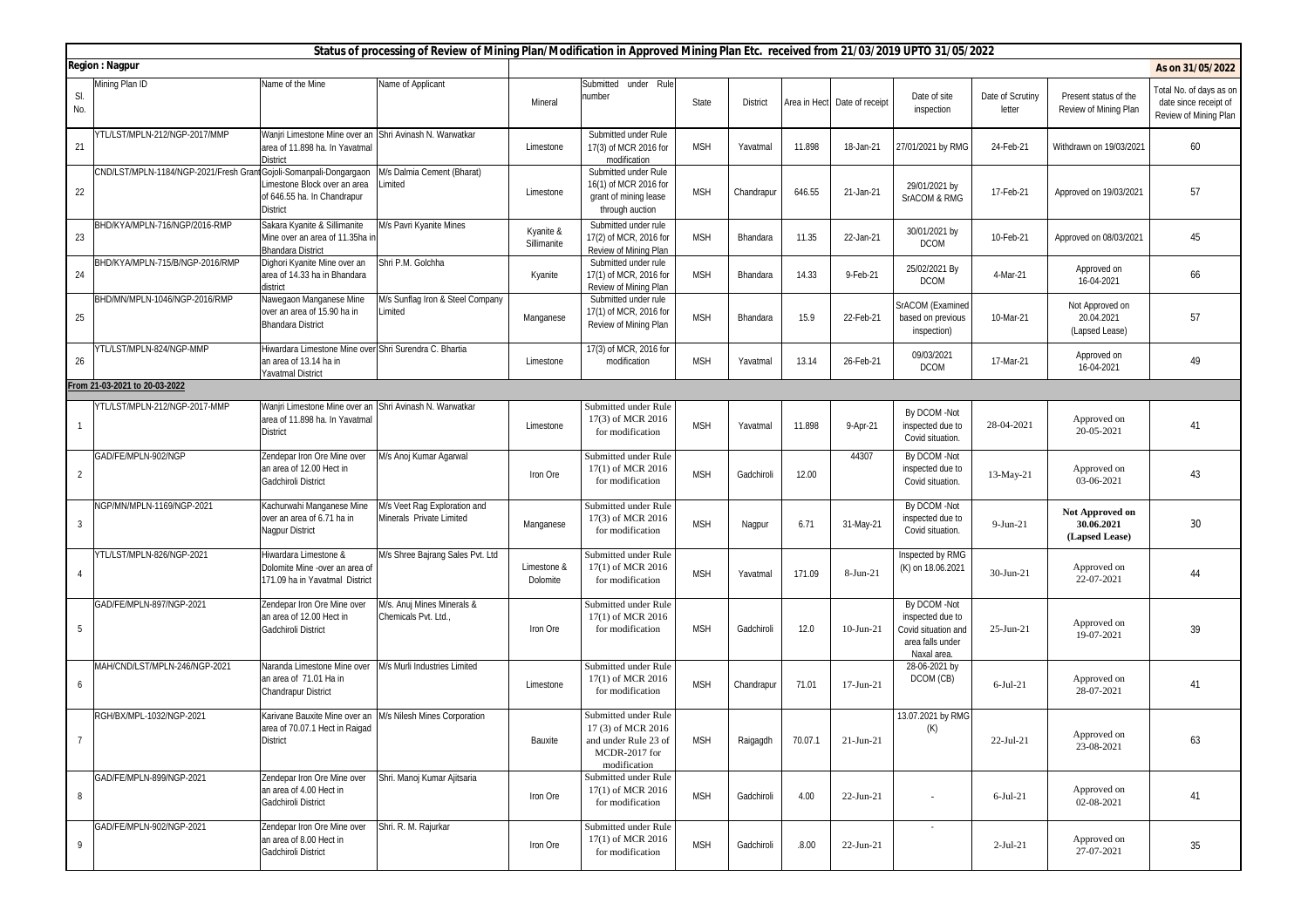|            | Status of processing of Review of Mining Plan/Modification in Approved Mining Plan Etc. received from 21/03/2019 UPTO 31/05/2022 |                                                                                                               |                                                |                           |                                                                                                    |            |                 |         |                              |                                                                                                                                                                                  |                            |                                                |                                                                           |
|------------|----------------------------------------------------------------------------------------------------------------------------------|---------------------------------------------------------------------------------------------------------------|------------------------------------------------|---------------------------|----------------------------------------------------------------------------------------------------|------------|-----------------|---------|------------------------------|----------------------------------------------------------------------------------------------------------------------------------------------------------------------------------|----------------------------|------------------------------------------------|---------------------------------------------------------------------------|
|            | <b>Region: Nagpur</b>                                                                                                            |                                                                                                               |                                                |                           |                                                                                                    |            |                 |         |                              |                                                                                                                                                                                  |                            |                                                | As on 31/05/2022                                                          |
| SI.<br>No. | Mining Plan ID                                                                                                                   | Name of the Mine                                                                                              | Name of Applicant                              | Mineral                   | Submitted under Rule<br>number                                                                     | State      | <b>District</b> |         | Area in Hect Date of receipt | Date of site<br>inspection                                                                                                                                                       | Date of Scrutiny<br>letter | Present status of the<br>Review of Mining Plan | Total No. of days as on<br>date since receipt of<br>Review of Mining Plan |
| 10         | GAD/FE/MPLN-899/NGP-2021                                                                                                         | Zendepar Iron Ore Mine over<br>an area of 10.37 Hect in<br>Gadchiroli District                                | Shri. Nirmal Chand Jain                        | Iron Ore                  | Submitted under Rule<br>17(1) of MCR 2016<br>for modification                                      | <b>MSH</b> | Gadchiroli      | 10.37   | $25$ -Jun-21                 |                                                                                                                                                                                  | $6$ -Jul-21                | Approved on<br>02-08-2021                      | 38                                                                        |
| 11         | RGH/BX/MPLN-1031/NGP/2021                                                                                                        | Adi M Khadi, Karivane,<br>Dharivali Bauxite Mine over an<br>area of 73.2176 Hect in Raigad<br><b>District</b> | M/s Prachi Mines Corporation                   | Bauxite                   | Submitted under Rule<br>17(3) of MCR 2016<br>and under Rule 23 of<br>MCDR-2017 for<br>modification | <b>MSH</b> | Raigad          | 73.2176 | $6$ -Jul-21                  | Field visit carriedout<br>on 14.07.2021 by<br>RMG(K)                                                                                                                             | $30-Jul-21$                | Approved on<br>23-08-2021                      | 48                                                                        |
| 12         | BHD/MN/MPLN-262/NGP-2021                                                                                                         | Chikla Managanese Mine over<br>an area of 150.65 Hect in<br><b>Bhandara District</b>                          | M/s Manganese Ore India Limited<br>(MOIL)      | Managanese                | Submitted under Rule<br>17(3) of MCR 2016<br>for modification                                      | <b>MSH</b> | Bhandara        | 150.65  | $7-Jul-21$                   | Mines inspection<br>carriedout on<br>15/07/2021 by<br>DCOM (CB)                                                                                                                  | $22-Jul-21$                | Approved on<br>12-08-2021                      | 36                                                                        |
| 13         | YTL/LST & DOL/MPLN-533/NGP-2021                                                                                                  | Smt. Deepali G. Gundawar<br>Limestone & Dolomite Mine<br>over an area of 30.00 Hect in<br>Yavatmal District   | Smt. Deepali G. Gundawar                       | Limestone and<br>Dolomite | Submitted under Rule<br>17(3) of MCR 2016<br>for modification                                      | <b>MSH</b> | Yavatmal        | 30.00   | $7-Jul-21$                   | Field visit carriedout<br>on 13.07.2021 by<br>RCOM (NR)                                                                                                                          | 29-Jul-21                  | Approved on<br>02-09-2021                      | 57                                                                        |
| 14         | NGP/MN/MPLN-909/NGP-2021                                                                                                         | Ramdongri Managanese Mine<br>over an area of 26.50 Hect in<br>Nagpur District                                 | Smt.Shubhangi Amol Nagpure                     | Managanese                | Submitted under Rule<br>17(3) of MCR 2016<br>for modification                                      | <b>MSH</b> | Nagpur          | 26.50   | $7-Jul-21$                   | Field visit carriedout<br>on 29.07.2021 by<br>RMK (K)                                                                                                                            | $11-Aug-21$                | Approved on<br>07-09-2021                      | 62                                                                        |
| 15         | NGP/MN/MPLN-908/NGP-2021                                                                                                         | Lohdongri Managanese Mine<br>over an area of 14.54 Hect in<br><b>Nagpur District</b>                          | Smt.Shubhangi Amol Nagpure                     | Managanese                | Submitted under Rule<br>17(3) of MCR 2016<br>for modification                                      | <b>MSH</b> | Nagpur          | 14.54   | $7-Jul-21$                   | Field visit carriedout<br>on 29.07.2021 by<br>RMG(K)                                                                                                                             | 12-Aug-21                  | Approved on<br>14-09-2021                      | 69                                                                        |
| 16         | BHD/MN/MPLN-262/NGP-2021                                                                                                         | Gumgaon Managanese Mine<br>over an area of 35.97 Hect in<br>Nagpur District                                   | //s Manganese Ore India Limited<br>MOIL)@      | Managanese                | Submitted under Rule<br>17(3) of MCR 2016<br>for modification                                      | <b>MSH</b> | Nagpur          | 35.97   | 9-Sep-21                     | <b>Under Process</b><br>with DCOM.<br>Mines inspection<br>carriedoutr on<br>20/09/2021                                                                                           | 20-Oct-21                  | Approved on<br>22-10-2021                      | 43                                                                        |
| 17         | BHD/MN/MPLN-262/NGP-2022                                                                                                         | Gumgaon Managanese Mine<br>over an area of 48.596 Hect in<br>Nagpur District                                  | A/s Manganese Ore India Limited<br>$(MOIL)$ @  | Managanese                | Submitted under Rule<br>17(3) of MCR 2016<br>for modification                                      | <b>MSH</b> | Nagpur          | 36.97   | 14-Sep-21                    | Mines inspection<br>carriedoutr on<br>20/09/2021 by<br>DCOM (CB)                                                                                                                 | 27-Sep-21                  | Approved on<br>13-10-2021                      | 29                                                                        |
| 18         | YTL/LST/MPLN-245/NGP-2021                                                                                                        | Wanjri Limestone Mine over an<br>area of 11.898 ha. In Yavatmal<br><b>District</b>                            | Shri Avinash N. Warwatkar @                    | Limestone                 | Submitted under Rule<br>17(2) of MCR 2016<br>for Review of Mining<br>Plan                          | <b>MSH</b> | Yavatmal        | 11.898  | 7-Oct-21                     | Mining area<br>inspected by<br>Shri.Kalmata M<br>K. RMG & S.<br>Chhatte AME on<br>18-10-2021                                                                                     | $9-Nov-21$                 | Approved on<br>30-11-2021                      | 54                                                                        |
| 19         | GAD/FE/MPLN-862/NGP/2021                                                                                                         | Surjagarh Iron Ore mine over<br>an area of 348.09 ha in<br>Gadchiroli District                                | M/s Lloyds Metals & Energy<br>Limited $\varpi$ | Iron Ore                  | Submitted under Rule<br>17(2) of MCR 2016.                                                         | <b>MSH</b> | Gadchiroli      | 348.09  | 11-Oct-21                    | Area lies in Naxal<br>prone zone of<br>Gadchiroli District of<br>Maharsahtra.<br>Inspection carriedout<br>by Shri. Kalmata M. K<br>RMG and R. M.<br>Khadse, AME on<br>20.10.2021 | 25-Oct-21                  | Withdrawn on<br>23-11-2021                     | 43                                                                        |
| 20         | YTL/LST/MPLN-284/NGP-2021                                                                                                        | Hiwardara Limestone &<br>Dolomite Mine over an area of<br>20.00 Hect in Yavatmal District                     | Shri. K. L. Garhwal @                          | Limestone                 | Submitted under Rule<br>17(1) of MCR 2016 for<br>Review of Mining Plan                             | <b>MSH</b> | Yavatmal        | 20.00   | 16-Nov-21                    | Field visit carriedout<br>on 04.12.2021 by<br>AME (DAC)                                                                                                                          | 14-Dec-21                  | <b>Not Approved</b><br>12-01-2022              | 57                                                                        |
| 21         | GAD/FE/MPLN-222/NGP/2021                                                                                                         | Dongargaon Limestone Mine<br>over an area of 35.56 Hect in<br>Yavatmal District                               | Shri. K. L. Garhwal $\bm{\varpi}$              | Limestone                 | Submitted under Rule<br>17(1) of MCR 2016 for<br>Review of Mining Plan                             | <b>MSH</b> | Yavatmal        | 33.56   | 16-Nov-21                    | Field visit carriedout<br>on 04.12.2021 by<br>AME (RMK)                                                                                                                          | 13-Dec-21                  | <b>Not Approved</b><br>12-01-2022              | 57                                                                        |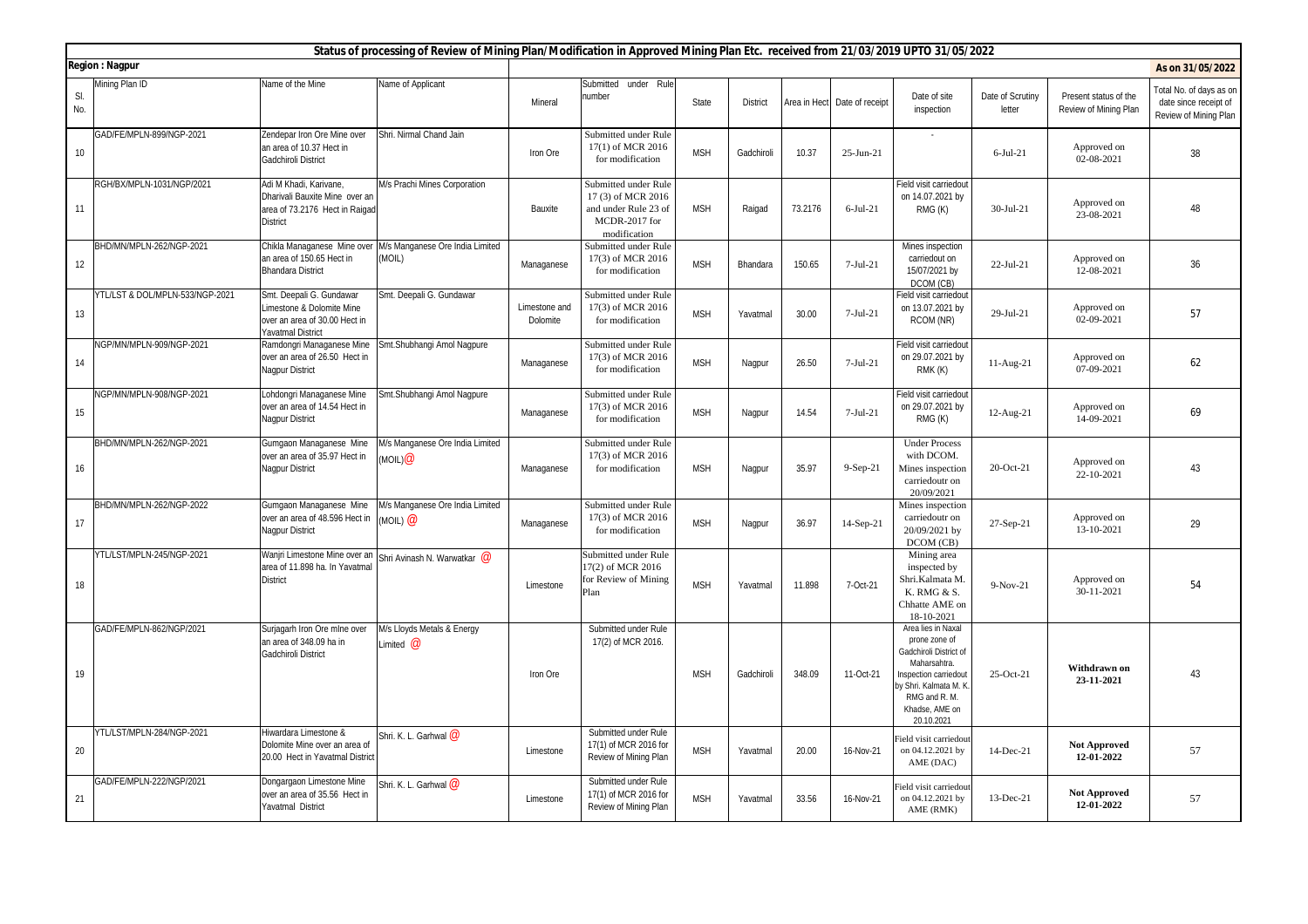| Status of processing of Review of Mining Plan/Modification in Approved Mining Plan Etc. received from 21/03/2019 UPTO 31/05/2022 |                                |                                                                                                               |                                                                                         |                                            |                                                                        |            |                 |        |                              |                                                                                                               |                            |                                                |                                                                           |
|----------------------------------------------------------------------------------------------------------------------------------|--------------------------------|---------------------------------------------------------------------------------------------------------------|-----------------------------------------------------------------------------------------|--------------------------------------------|------------------------------------------------------------------------|------------|-----------------|--------|------------------------------|---------------------------------------------------------------------------------------------------------------|----------------------------|------------------------------------------------|---------------------------------------------------------------------------|
| <b>Region: Nagpur</b>                                                                                                            |                                |                                                                                                               |                                                                                         |                                            |                                                                        |            |                 |        |                              |                                                                                                               |                            |                                                | As on 31/05/2022                                                          |
| SI.<br>No.                                                                                                                       | Mining Plan ID                 | Name of the Mine                                                                                              | Name of Applicant                                                                       | Mineral                                    | Submitted under Rule<br>number                                         | State      | <b>District</b> |        | Area in Hect Date of receipt | Date of site<br>inspection                                                                                    | Date of Scrutiny<br>letter | Present status of the<br>Review of Mining Plan | Total No. of days as or<br>date since receipt of<br>Review of Mining Plan |
| 22                                                                                                                               | CND/LST/MPLN-139/NGP-2021      | Manikgarh Limestone Mine<br>over an area of 493.00 Hect in<br>Chandrapur District                             | M/s Ultratech (Manikgarh Cement<br>Works $\mathbf{Q}$                                   | Limestone                                  | Submitted under Rule<br>17(3) of MCR 2016<br>for modification          | <b>MSH</b> | Chandrapur      | 493.00 | 22-Nov-21                    | nspection carriedout<br>by Shri. Kalmata M.<br>K. RMG and R. M.<br>Khadse, AME on 09-<br>12-2021              | 17-Jan-22                  | Approved on<br>23-01-2022                      | 93                                                                        |
| 23                                                                                                                               | CND/LST/MPLN-472/NGP-2021      | over an area of 880.31 Hect in<br>Chandrapur District                                                         | Maratha Limestone Mine -ML-II M/s Maratha Cements Limeted<br>(Unit of Ambuja Cements) @ | Limestone                                  | Submitted under Rule<br>17(3) of MCR 2016<br>for modification          | <b>MSH</b> | Chandrapur      | 880.31 | 22-Nov-21                    | Mining area<br>inspected by ShriC.<br>Bohra, DCOM on<br>06-12-2021                                            | 20-Dec-21                  | Approved on<br>20-01-2022                      | 59                                                                        |
| 24                                                                                                                               | CND/LST/MPLN-473/NGP-2021      | Maratha Limestone Mine -ML-I<br>over an area of 579.20 Hect in<br><b>Chandrapur District</b>                  | M/s Maratha Cements Limeted<br>Unit of Ambuja Cements) $\omega$                         | Limestone                                  | Submitted under Rule<br>17(3) of MCR 2016<br>for modification          | <b>MSH</b> | Chandrapur      | 579.2  | 22-Nov-21                    | Mining area<br>nspected by ShriC.<br>Bohra, DCOM on<br>07-12-2021                                             | 21-Dec-21                  | Approved on<br>20-01-2022                      | 59                                                                        |
| 25                                                                                                                               | NGP/MN/MPLN-493(ROMP)/NGP-2021 | Gumgaon Managanese Mine<br>over an area of 35.97 Hect in<br><b>Nagpur District</b>                            | M/s Manganese Ore India Limited<br>Moil)@                                               | Managanese                                 | Submitted under Rule<br>17(1) of MCR 2016 for<br>Review of Mining Plan | <b>MSH</b> | Nagpur          | 35.97  | 22-Nov-21                    | Mining area<br>inspected by Shri<br>Calmata MK -RMG<br>on 01-12-2021                                          |                            | 24<br>Approved on<br>01-2022                   | 29                                                                        |
| 26                                                                                                                               | CND/LST/MPLN-252/NGP-2021      | area of 42.16 Hect in<br>Chandrapur District                                                                  | Zutting Limestone Mine over an M/s Murli Industries Limited @                           | Limestone                                  | Submitted under Rule<br>17(1) of MCR 2016 for<br>Review of Mining Plan | <b>MSH</b> | Chandrapur      | 42.16  | 22-Nov-21                    | ield visit carriedout<br>on 30.11.2021 by<br>DCOM (CB)                                                        | $6$ -Dec-21                | 27<br>Approved on<br>12-2021                   | 35                                                                        |
| 27                                                                                                                               | BND/KYA/MPLN-896/NGP-2021      | Nawargaon-Chowa Kyanite<br>Mine over an area of 40.61<br><b>Hect in Bhandara District</b>                     | M/s MSMC $\omega$                                                                       | <b>Kyanite/Sillimanite</b><br>Pyrophyllite | Submitted under Rule<br>17(1) of MCR 2016 for<br>Review of Mining Plan | <b>MSH</b> | Bhandara        | 40.61  | 29-Nov-21                    | Mining area<br>inspected by<br>Shri.RM Khadse<br>AME on 11-12-<br>2021                                        | 22-Dec-21                  | <b>Not Approved</b><br>12-01-2022              | 67                                                                        |
| 28                                                                                                                               | NGP/MN/MPLN-243(ROMP)/NGP-2021 | Gumgaon Managanese Mine<br>over an area of 48.596 Hect in<br>Nagpur District                                  | M/s Manganese Ore India Limited<br>moil)- $@$                                           | Managanese                                 | Submitted under Rule<br>16(1) of MCR 2016 for<br>review of Mining Plan | <b>MSH</b> | Nagpur          | 48.596 | 6-Dec-21                     | No inspection-                                                                                                | $10-Jan-22$                | 07<br>Approved on<br>02-2022                   | 63                                                                        |
| 29                                                                                                                               | NGP/MN/MPLN-257(A)/NGP-2021    | Munsar Managanese Mine<br>over an area of 25.15 Hect in<br>Nagpur District (Opencast-<br>Dump Mining)         | M/s Manganese Ore India Limited<br>moil)- $@$                                           | Managanese                                 | Submitted under Rule<br>16(1) of MCR 2016 for<br>review of Mining Plan | <b>MSH</b> | Bhandara        | 25.15  | 6-Dec-21                     | Mining area<br>inspected by Shri C<br>Bohra, DCOM &<br>Shri Ashok Patel,<br>AMG on 22-12-<br>2021             | $4-Jan-22$                 | 21<br>Approved on<br>02-2022                   | 77                                                                        |
| 30                                                                                                                               | BHD/MN/MPLN-621(B/NGP-2021     | Dongri-Buzurg Managanese<br>Mine over an area of 53.98<br>Hect in Bhandara District<br>(Opencast-Dump Mining) | M/s Manganese Ore India Limited<br>(MOIL)- $@$                                          | Managanese                                 | Submitted under Rule<br>16(1) of MCR 2016 for<br>review of Mining Plan | <b>MSH</b> | Bhandara        | 53.98  | $6$ -Dec-21                  | Mining area<br>inspected by Shri C<br>Bohra, DCOM &<br>Shri Ashok Patel,<br>AMG on 30 & 31<br>12-2021         | 12-Jan-22                  | 21<br>Approved on<br>02-2022                   | 77                                                                        |
| 31                                                                                                                               | NGP/MN/MPLN-259(ROMP)/NGP-2021 | Kandri Managanese Mine over<br>an area of 83.06 Hect in<br><b>Nagpur District</b>                             | M/s Manganese Ore India Limited<br>(MOIL)- $@$                                          | Managanese                                 | Submitted under Rule<br>16(1) of MCR 2016 for<br>review of Mining Plan | <b>MSH</b> | Nagpur          | 83.06  | 13-Dec-21                    | RMG (No<br>nspection document<br>examined on the<br>pasis of earlier field<br>inspection & office<br>records) | 13-Jan-22                  | Approved on<br>$07 -$<br>02-2022               | 66                                                                        |
| 32                                                                                                                               | BHD/MN/MPLN-262(ROMP)/NGP-2021 | an area of 150.65 Hect in<br><b>Bhandara District</b>                                                         | Chikla Managanese Mine over M/s Manganese Ore India Limited<br>(MOIL)- $@$              | Managanese                                 | Submitted under Rule<br>16(1) of MCR 2016 for<br>review of Mining Plan | <b>MSH</b> | Bhandara        | 150.65 | 13-Dec-21                    | Mining area will be<br>inspected by Shri C<br>Bohra, DCOM with<br>RCOM (NR) on 1st<br>Feb-2022                | 9-Mar-22                   | Approved on<br>$31-$<br>03-2022                | 108                                                                       |
| 33                                                                                                                               | NGP/MN/MPLN-261/NGP-2021       | Beldongri Managanese Mine<br>over an area of 26.66 Hect in<br><b>Nagpur District</b>                          | M/s Manganese Ore India<br>.imited (MOIL)- $@$                                          | Managanese                                 | Submitted under Rule<br>16(1) of MCR 2016 for<br>review of Mining Plan | <b>MSH</b> | Nagpur          | 26.66  | 21-Dec-21                    | Mining area<br>nspected by Shri D.<br>A. Chinchkhede<br>AME with RCOM<br>on 29-12-2021                        | 13-Jan-22                  | 04<br>Approved on<br>03-2022                   | 73                                                                        |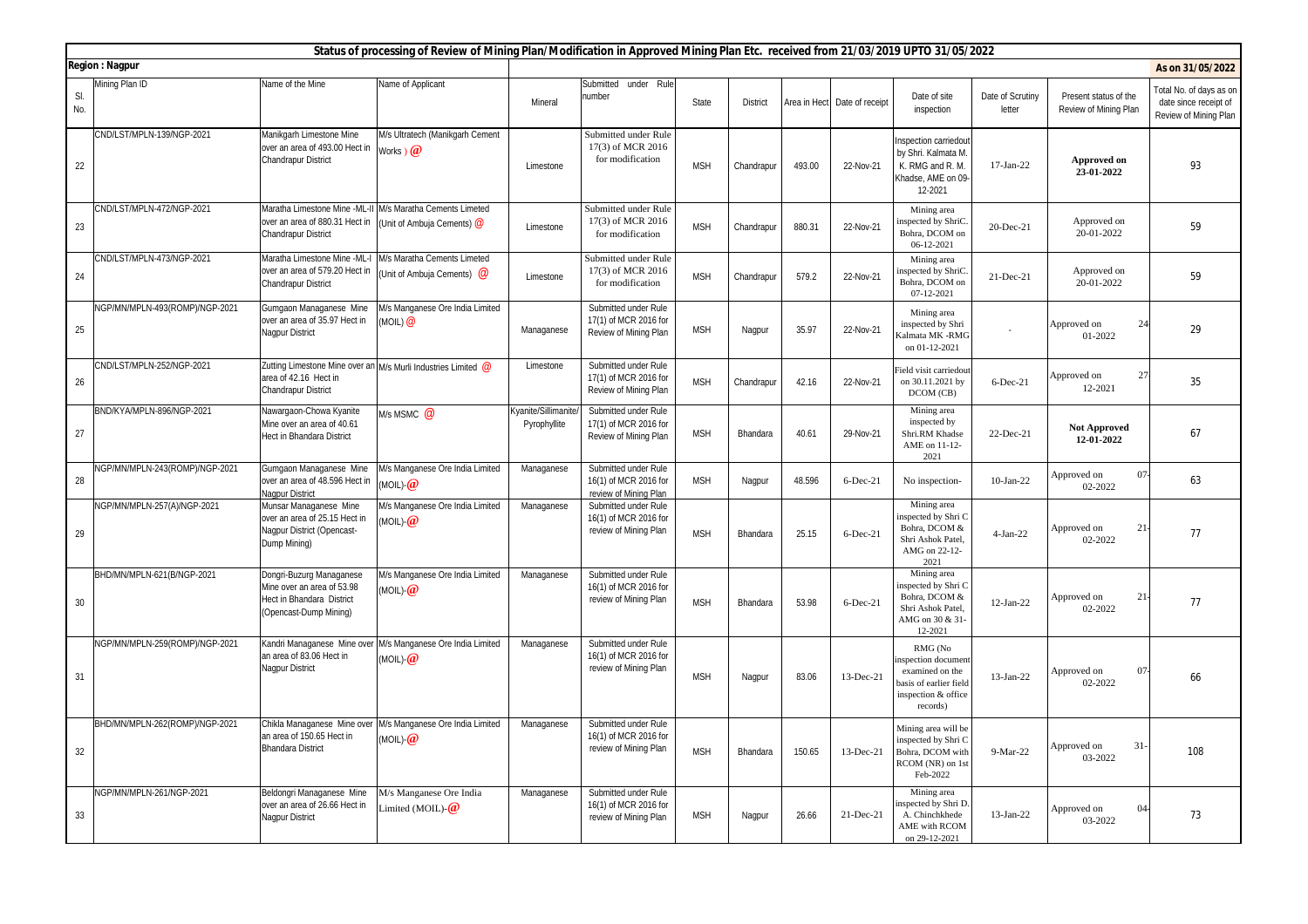|            | Status of processing of Review of Mining Plan/Modification in Approved Mining Plan Etc. received from 21/03/2019 UPTO 31/05/2022 |                                                                                                               |                                                                                                                                                                                                              |                                     |                                                                                 |            |                 |        |                              |                                                                                              |                                                 |                                                |                                                                           |
|------------|----------------------------------------------------------------------------------------------------------------------------------|---------------------------------------------------------------------------------------------------------------|--------------------------------------------------------------------------------------------------------------------------------------------------------------------------------------------------------------|-------------------------------------|---------------------------------------------------------------------------------|------------|-----------------|--------|------------------------------|----------------------------------------------------------------------------------------------|-------------------------------------------------|------------------------------------------------|---------------------------------------------------------------------------|
|            | <b>Region: Nagpur</b>                                                                                                            |                                                                                                               |                                                                                                                                                                                                              |                                     |                                                                                 |            |                 |        |                              |                                                                                              |                                                 |                                                | As on 31/05/2022                                                          |
| SI.<br>No. | Mining Plan ID                                                                                                                   | Name of the Mine                                                                                              | Name of Applicant                                                                                                                                                                                            | Mineral                             | Submitted under Rule<br>number                                                  | State      | <b>District</b> |        | Area in Hect Date of receipt | Date of site<br>inspection                                                                   | Date of Scrutiny<br>letter                      | Present status of the<br>Review of Mining Plan | Fotal No. of days as on<br>date since receipt of<br>Review of Mining Plan |
| 34         | NGP/MN/MPLN-1173/NGP-2021                                                                                                        | Kawatha Managanese Mine<br>over 26.67 Hect in Nagpur<br><b>District</b>                                       | Smt. Rachana Ashish Belorkar                                                                                                                                                                                 | Managanese                          | Submitted under Rule<br>17(1) of MCR 2016 for<br>Review of Mining Plan          | <b>MSH</b> | Nagpur          | 26.67  | 23-Dec-21                    | AME (SC) on 07-01<br>2022                                                                    | 27-Jan-22                                       | Not Approved<br>21-02-2022                     | 60                                                                        |
| 35         | NGP/MN/MPLN-782/NGP-2021                                                                                                         | Maharkund Managanese Mine<br>over 10.62 Hect in Nagpur<br><b>District</b>                                     | M/s Veet Rag Exploration and<br>Minerals Private Limited @                                                                                                                                                   | Managanese                          | Submitted under Rule<br>17(1) of MCR 2016 for<br>Review of Mining Plan          | <b>MSH</b> | Nagpur          | 10.62  | 24-Dec-21                    | AME (SC) on<br>27.01.2022                                                                    | $21-Jan-22$                                     | Withdrawan ON<br>25-02-2022                    | 63                                                                        |
| 36         | NGP/MN/MPLN-525(ROMP)/NGP-2021                                                                                                   | Old-Satuk Managanese Mine<br>over an area of 8.68 Hect in<br>Nagpur District                                  | M/s Manganese Ore India<br>Limited (MOIL)- $@$                                                                                                                                                               | Manganese                           | Submitted under Rule<br>16(1) of MCR 2016 for<br>review of Mining Plan          | <b>MSH</b> | Nagpur          | 8.68   | 27-Dec-21                    | AME (DC) on<br>11.01.2022                                                                    | 7-Mar-22                                        | Approved on 29.03.2022                         | 92                                                                        |
| 37         | NGP/MN/MPLN-257/NGP-2021                                                                                                         | Munsar Managanese Mine<br>over an area of 108.63 Hect in<br>Nagpur District                                   | M/s Manganese Ore India<br>Limited (MOIL)- $@$                                                                                                                                                               | Managanese                          | Submitted under Rule<br>16(1) of MCR 2016 for<br>review of Mining Plan          | <b>MSH</b> | Nagpur          | 108.63 | 28-Dec-21                    | Field inspection<br>carriedout on 19-01<br>2022 by AME (RMK)<br>with RCOM (NR)               | 23-Feb-22                                       | Approved on 28.03.2022                         | 90                                                                        |
| 38         | YTL/LST/MPLN-28/NGP-2022                                                                                                         | Sindola Limestone Mine over<br>an area of 840.83 Hect in<br><b>Yavatmal District</b>                          | M/s ACC Limited $@$                                                                                                                                                                                          | Limestone                           | Submitted under Rule<br>17(2) of MCR 2016 for<br>modification in Mining<br>Plan | <b>MSH</b> | Yavatmal        | 840.83 | 13-Jan-22                    | Field inspection<br>carriedout on 24 & 25<br>01-2022 by RMG (K)                              | 7-Mar-22                                        | $10-$<br>Approved on<br>03-2022                | 59                                                                        |
| 39         | CND/LST/MPLN-48/NGP-2022                                                                                                         | area of 18.06 Hect in<br>Chandrapur District                                                                  | Zutting Limestone Mine over an M/s Murli Industries Limited @                                                                                                                                                | Limestone                           | Submitted under Rule<br>17(1) of MCR 2016 for<br>review of Mining Plan          | <b>MSH</b> | Chandrapur      | 18.06  | $10$ -Jan-22                 | Field inspection<br>carriedout on 18-01<br>2022 by AMG (AKP)                                 | 23-Feb-22                                       | 09-<br>Approved on<br>03-2022                  | 55                                                                        |
| 40         | CND/LST/MPLN-266/NGP-2022                                                                                                        | Sangoda Limestone Mine over<br>an area of 154.70 Hect in<br><b>Chandrapur District</b>                        | M/s Murli Industries Limited @                                                                                                                                                                               | Limestone                           | Submitted under Rule<br>17(1) of MCR 2016 for<br>review of Mining Plan          | <b>MSH</b> | Chandrapur      | 154.7  | 27-Jan-22                    | Field inspection<br>carried out by RMG 8<br>AME (SC) 04.02.2022                              | 14-Mar-22                                       | Approved on<br>01-04-2022                      | 64                                                                        |
| 41         | GND/Fe/MPLN-873/NGP-2022                                                                                                         | Manegaon Iron Ore Mine over<br>an area of 28.56 Hect District:<br>Gondia                                      | M/s Jayaswal NECO Industries Ltd                                                                                                                                                                             | Iron Ore Mine                       | Submitted under Rule<br>17(3) of MCR 2016 for<br>modification in Mining<br>Plan | <b>MSH</b> | Gondia          | 28.56  | 3-Feb-22                     | Inspection is being<br>carriedout by<br>DCOM (CB) on<br>04.03.2022                           | 31-Mar-22                                       | Approved on<br>08-04-2022                      | 64                                                                        |
| 42         | YTL/LST/MPLN-828/NGP-2022                                                                                                        | Adegaon Limestone & Dolomite M/s Eshan Minerals @<br>Mine over an area of 9.97 Hect<br>District-Yavatmal      |                                                                                                                                                                                                              | Limestone &<br>Dolomite             | Submitted under Rule<br>17(3) of MCR 2016 for<br>modification in Mining<br>Plan | <b>MSH</b> | Yavatmal        | 9.97   | 4-Feb-22                     | Inspected on 15-02<br>2022 by AME<br>(RM Khadse)                                             | 22.04.2022                                      | Approved on<br>22-04-2022                      | 77                                                                        |
| 43         | NGP/MN/MPLN-1158/NGP-2022                                                                                                        | Pali Managanese Mine over an Shri. Anil M Gupta & Others @<br>area of 4.8 Hect in Nagpur<br><b>District</b>   | At & Post:- Khapa, Tahsil:-<br>Saoner,<br>District:- Nagpur<br>(Maharashtra)                                                                                                                                 | Maganese                            | Submitted under Rule<br>16(1) of MCR 2016 for<br>review of Mining Plan          | <b>MSH</b> | Nagpur          | 4.8    | 8-Feb-22                     | Mine was<br>inspected by AMG<br>(AK Patel) on 16-<br>02-2022                                 | 14-Mar-22                                       | Approved on<br>$21 -$<br>03-2022               | 41                                                                        |
| 44         | CND/LST/MPLN-177/NGP-2022                                                                                                        | Zutting Limestone Mine over an M/s Murli Industries Limited @<br>area of 58.52 Hect in<br>Chandrapur District |                                                                                                                                                                                                              | Limestone                           | Submitted under Rule<br>17(1) of MCR 2016 for<br>review of Mining Plan          | <b>MSH</b> | Chandrapur      | 58.52  | 11-Feb-22                    | Inspection prposed<br>by AME (RMK) on<br>12.03.2022                                          | 7-Apr-22                                        | Approved on<br>22-04-2022                      | 70                                                                        |
| 45         | GAD/FE/MPLN-862(2)/NGP-2022                                                                                                      | Surjagarh Iron Ore Mine over<br>an area of 348.09 Hect in<br><b>Gadchiroli District</b>                       | M/s Lioyds Metals & Energy<br>Limited-@                                                                                                                                                                      | Iron Ore                            | Submitted under Rule<br>17(1) of MCR 2016 for<br>review of Mining Plan          | <b>MSH</b> | Gadchiroli      | 348.09 | 14-Feb-22                    | RMG -Scrutiny on<br>basis of office<br>reords & based on<br>earlier inspection               | 21-Mar-22                                       | $28 -$<br>Approved on<br>03-2022               | 42                                                                        |
| 46         | CND/LST/MPLN-176/NGP-2022                                                                                                        | area of 18.21 Hect in<br><b>Chandrapur District</b>                                                           | Zutting Limestone Mine over an Late V. Shugnabhushanam Rao<br>Represented by Legal heir<br>Shri. V. Raghavendra Prasad<br>Gorakshan Ward, Allapalli Road,<br>Ballarpur, Chandrapur,<br>Maharashtra - 442 701 | Limestone                           | Submitted under Rule<br>17(1) of MCR 2016 for<br>review of Mining Plan          | <b>MSH</b> | Chandrapur      | 18.21  | 16-Feb-22                    | Inspected by AME<br>(DC) on 02.03.2022                                                       | 12-Apr-22                                       | Not approved<br>22-04-2022                     | 65                                                                        |
| 47         | BND/KYA/MPLN-896(2)/NGP-2022                                                                                                     | Nawargaon-Chowa Kyanite<br>Mine over an area of 40.61<br>Hect in Bhandara District                            | M/s MSMC @                                                                                                                                                                                                   | Kyanite/Sillimanite<br>Pyrophyllite | Submitted under Rule<br>17(1) of MCR 2016 for<br>review of Mining Plan          | <b>MSH</b> | Bhandara        | 40.61  | 23-Feb-22                    | AME (RMK)-<br>Scrutiny on the<br>basis of office<br>reords & based on<br>earlier inspection. | $12$ -Apr-22                                    | Approved on<br>25-04-2022                      | 61                                                                        |
| 48         | NGP/MN/MPLN-991/2022                                                                                                             | Bhandarbodi Managnese Mine<br>over an area of 17.51 Hect in<br>Nagpur district                                | M/s Tirupati Minerals @                                                                                                                                                                                      | Manganese                           | Submitted under Rule<br>17(1) of MCR 2016 for<br>review of Mining Plan          | <b>MSH</b> | Nagpur          | 17.51  | 23-Feb-22                    | Inspected by AME<br>(DC) on 04.03.2022                                                       | inal copies received<br>& under<br>examination. | Not approved<br>26-05-2022                     | 92                                                                        |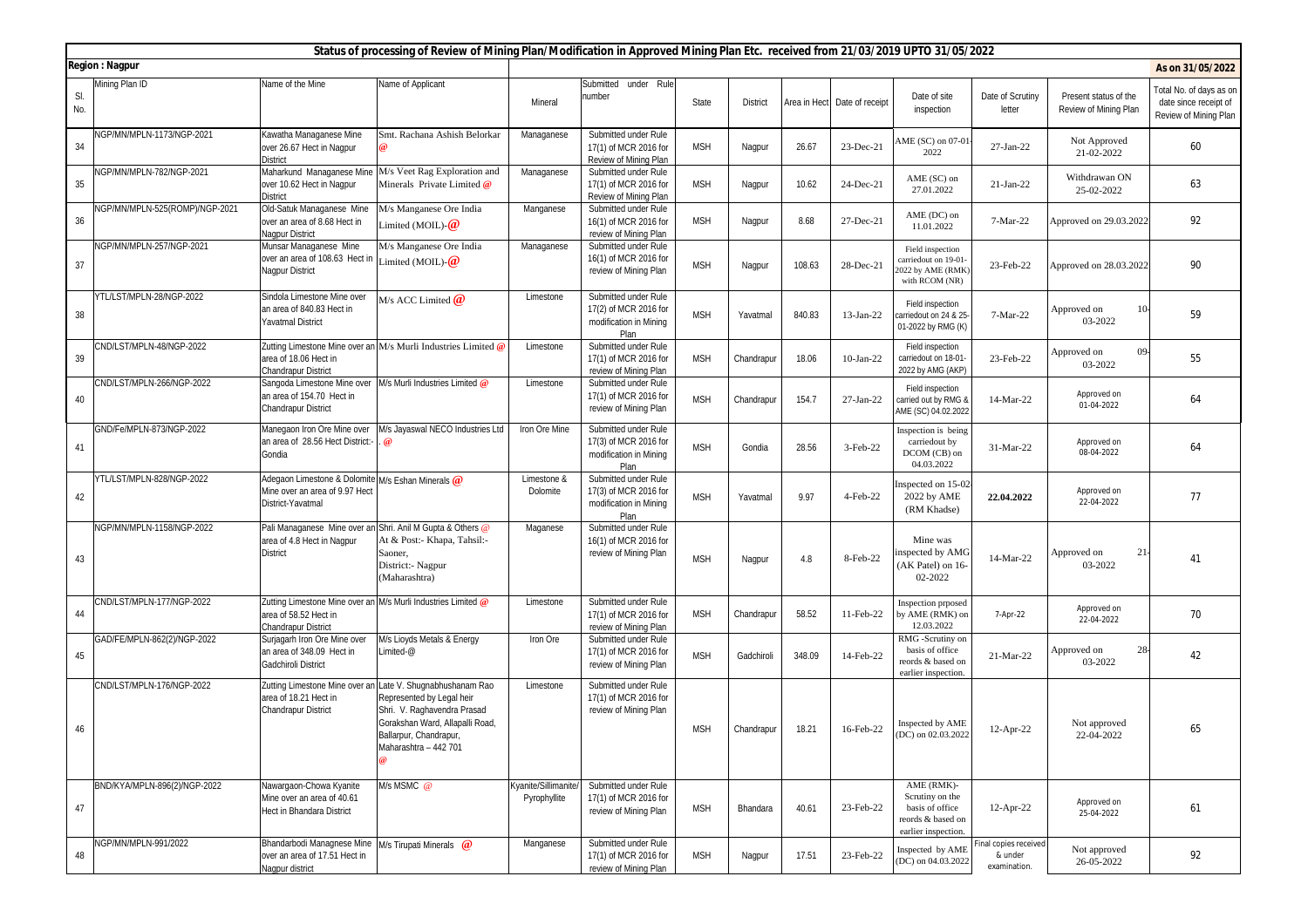|                | Status of processing of Review of Mining Plan/Modification in Approved Mining Plan Etc. received from 21/03/2019 UPTO 31/05/2022 |                                                                                                                        |                                        |                               |                                                                        |            |                 |              |                              |                                                                                     |                                                 |                                                |                                                                           |
|----------------|----------------------------------------------------------------------------------------------------------------------------------|------------------------------------------------------------------------------------------------------------------------|----------------------------------------|-------------------------------|------------------------------------------------------------------------|------------|-----------------|--------------|------------------------------|-------------------------------------------------------------------------------------|-------------------------------------------------|------------------------------------------------|---------------------------------------------------------------------------|
|                | <b>Region: Nagpur</b>                                                                                                            |                                                                                                                        |                                        |                               |                                                                        |            |                 |              |                              |                                                                                     |                                                 |                                                | As on 31/05/2022                                                          |
| SI.<br>No.     | Mining Plan ID                                                                                                                   | Name of the Mine                                                                                                       | Name of Applicant                      | Mineral                       | Submitted under Rule<br>number                                         | State      | District        |              | Area in Hect Date of receipt | Date of site<br>inspection                                                          | Date of Scrutiny<br>letter                      | Present status of the<br>Review of Mining Plan | Total No. of days as on<br>date since receipt of<br>Review of Mining Plan |
| 49             | NGP/MN/MPLN-1173(2)/2022                                                                                                         | Kawatha Managanese Mine<br>over 26.67 Hect in Nagpur<br><b>District</b>                                                | Smt. Rachana Ashish Belorkar @         | Manganese                     | Submitted under Rule<br>17(1) of MCR 2016 for<br>review of Mining Plan | <b>MSH</b> | Nagpur          | 26.67        | 23-Feb-22                    | AME (SC)-Scrutiny<br>on basis of office<br>reords & based on<br>earlier inspection. | 31-Mar-22                                       | Approved on<br>08-04-2022                      | 44                                                                        |
| 50             | NGP/MN/MPLN-946/NGP-2022                                                                                                         | Wadegaon Managanese Mine<br>over 3.97 Hect in Nagpur<br><b>District</b>                                                | Shri Shakeel Ahmed Aqueel<br>lussain @ | Manganese                     | Submitted under Rule<br>17(1) of MCR 2016 for<br>review of Mining Plan | <b>MSH</b> | Nagpur          | 3.97         | 4-Mar-22                     | Inspection is being<br>carriedout by AME<br>(SC) on 16.03.2022                      | inal copies received<br>& under<br>examination. | Approved on<br>26-05-2022                      | 84                                                                        |
| 51             | YTL/LST/MPLN-878/NGP-2022                                                                                                        | Khandala Limestone Mine over Shri. J. H. Vyas @<br>16.57 Hect in Yavatmal                                              |                                        | Limestone                     | Submitted under Rule<br>17(1) of MCR 2016 for<br>review of Mining Plan | <b>MSH</b> | Yavatmal        | 16.57        | 9-Mar-22                     | Mine area<br>inspection carried<br>but by AMG (AKP)<br>on 14.03.2022                | 13-Apr-22                                       | Approved on<br>09-05-2022                      | 61                                                                        |
| 52             | NGP/MPLN-945/NGP-2022                                                                                                            | Wadegaon Managanese Mine<br>over 2.49 Hect in Nagpur<br><b>District</b>                                                | Shri Shakeel Ahmed Aqueel<br>Hussain @ | Manganese                     | Submitted under Rule<br>17(1) of MCR 2016 for<br>review of Mining Plan | <b>MSH</b> | Nagpur          | 2.49         | 14-Mar-22                    | Inspection is being<br>carriedout by AME<br>(RMK) on<br>16.03.2022                  | nal copies received<br>& under<br>examination.  | Approved on<br>26-05-2022                      | 84                                                                        |
|                | 2022-2023 (21/03/2022 onwards)                                                                                                   |                                                                                                                        |                                        |                               |                                                                        |            |                 |              |                              |                                                                                     |                                                 |                                                |                                                                           |
| $\mathbf{1}$   | /TL/LST/MPLN-01/2022-NGP                                                                                                         | Kurai Limestone Block (Auction M/s ACC Ltd.<br>Case) over an area of 480.80<br>Hect. Tauka-Wani, District-<br>Yavatmal |                                        | Limestone                     | Submitted under Rule<br>16(1) of MCR 2016 for<br>review of Mining Plan | <b>MSH</b> | Yavatmal        | 480.8        | 1-Apr-22                     | Field Inspection<br>carried out by DCOM<br>(CB) & RMG (Gopal)<br>on 13.04.2022      | 10-May-22                                       | Approved on<br>30-05-2022                      | 59                                                                        |
| $\overline{2}$ | NAG/MN/MPLN-1035/NGP-2022                                                                                                        | Parsoda Manganese Mineover M/s MOIL<br>an area of 53.75 Hect in<br>Nagpur District.                                    |                                        | Managnese                     | Submitted under Rule<br>17(3) of MCR 2016 for<br>review of Mining Plan | <b>MSH</b> | Nagpur          | 53.75        | 13-Apr-22                    | Field inspection<br>carried out by AMG<br>(AKP) on 04-05-2022                       |                                                 | Withdrwan on<br>26-05-2022                     | 43                                                                        |
| $\overline{3}$ | CND/LST/MPLN-248/NGP-2022                                                                                                        | Pimpari Limestone Mine over<br>an area of 30.33 Hect in<br>Chandrapur District                                         | M/s Murli Industries Limited @         | Limestone                     | Submitted under Rule<br>17(1) of MCR 2016 for<br>review of Mining Plan | <b>MSH</b> | Chandrapur      | 30.33        | 25-Apr-22                    | Field inspection<br>carried out by<br>AME(RMK) on<br>05-05-2022                     | 20-May-22                                       |                                                |                                                                           |
| $\overline{4}$ | CND/LST/MPLN-143/NGP-2022                                                                                                        | Zutting Limestone Mine over<br>an area of 25.28 Hect in<br>Chandrapur District                                         | M/s Murli Industries Limited @         | Limestone                     | Submitted under Rule<br>17(1) of MCR 2016 for<br>review of Mining Plan | <b>MSH</b> | Chandrapur      | 25.28        | 29-Apr-22                    | Field inspection<br>carried out by<br>AME(SC) on<br>05-05-2022                      | 19-May-22                                       |                                                |                                                                           |
| 5              | YTL/LST/MPLN-1002/NGP-2022                                                                                                       | Adegaon Limestone &<br>Dolomite Mine over an area<br>of 24.87 Hect District-<br>Yavatmal                               | Shri. Pradeep M. Nand                  | Limestone                     | Submitted under Rule<br>17(1) of MCR 2016 for<br>review of Mining Plan | <b>MSH</b> | Yavatmal        | 24.87        | 9-May-22                     | Field inspection<br>carried out by<br>$DCOM(CB)$ on -18<br>05-2022                  |                                                 |                                                |                                                                           |
| 6              | YTL/LST/MPLN-107/NGP-2022                                                                                                        | Adegaon Limestone &<br>Dolomite Mine over an area Pvt. Ltd.<br>of 35.87 Hect District-<br>Yavatmal                     | M/s Linkson Coal & Minerals            | Limestone                     | Submitted under Rule<br>17(1) of MCR 2016 for<br>review of Mining Plan | <b>MSH</b> | Yavatmal        | 35.87        | 11-May-22                    | Field inspection<br>carried out by AME<br>$(SC)$ on<br>19<br>05-2022                | 31-May-22                                       |                                                |                                                                           |
|                | <b>Region: Nagpur</b>                                                                                                            | FMCP- Year 2021-2022                                                                                                   |                                        |                               |                                                                        |            |                 |              |                              |                                                                                     |                                                 |                                                | As on 31-05-2022                                                          |
| SI.<br>No.     | Mining Plan ID                                                                                                                   | Name of the Mine                                                                                                       | Name of Applicant                      | Mineral                       | Submitted<br>under Rule<br>number                                      | State      | <b>District</b> | Area in Hect | Date of receipt              | Date of site<br>inspection                                                          | Date of Scrutiny<br>letter                      | Present status of the<br><b>FMCP</b>           | Total No. of days as on<br>date since receipt of<br>Review of Mining Plan |
| $\overline{1}$ | BND/SI/FMCP-682/NGP-2021                                                                                                         | Pohra Silliminatite Mine                                                                                               | M/s MSMC                               | Sillimanite &<br>Pyrophyllite | Rule 24 (1) of MCDR-<br>2017                                           | <b>MSH</b> | Bhandara        | 39.40        | 23-Nov-21                    | Mining area<br>inspected by Shri.C.<br>Bohra DCOM on 17<br>12-2021                  | 28-Dec-21                                       | Not Approved on<br>31-01-2022                  | 69                                                                        |
| $\overline{2}$ | BND/MN/FMCP-191/NGP-2021                                                                                                         | Hiwara Manganese Mine                                                                                                  | Shri. Prafulla Ram Lanjewar            | Manganese                     | Rule 24 (1) of MCDR-<br>2017                                           | <b>MSH</b> | Nagpur          | 4.585        | 29-Nov-21                    | Mining area<br>inspected by Shri.S.<br>Chatte AME on 07-<br>12-2021                 | 27-Dec-21                                       | <b>Approved on</b><br>20-01-2022               | 52                                                                        |
|                | <b>Region: Nagpur</b>                                                                                                            | <b>FMCP-Year 2022-2023</b>                                                                                             |                                        |                               |                                                                        |            |                 |              |                              |                                                                                     |                                                 |                                                |                                                                           |